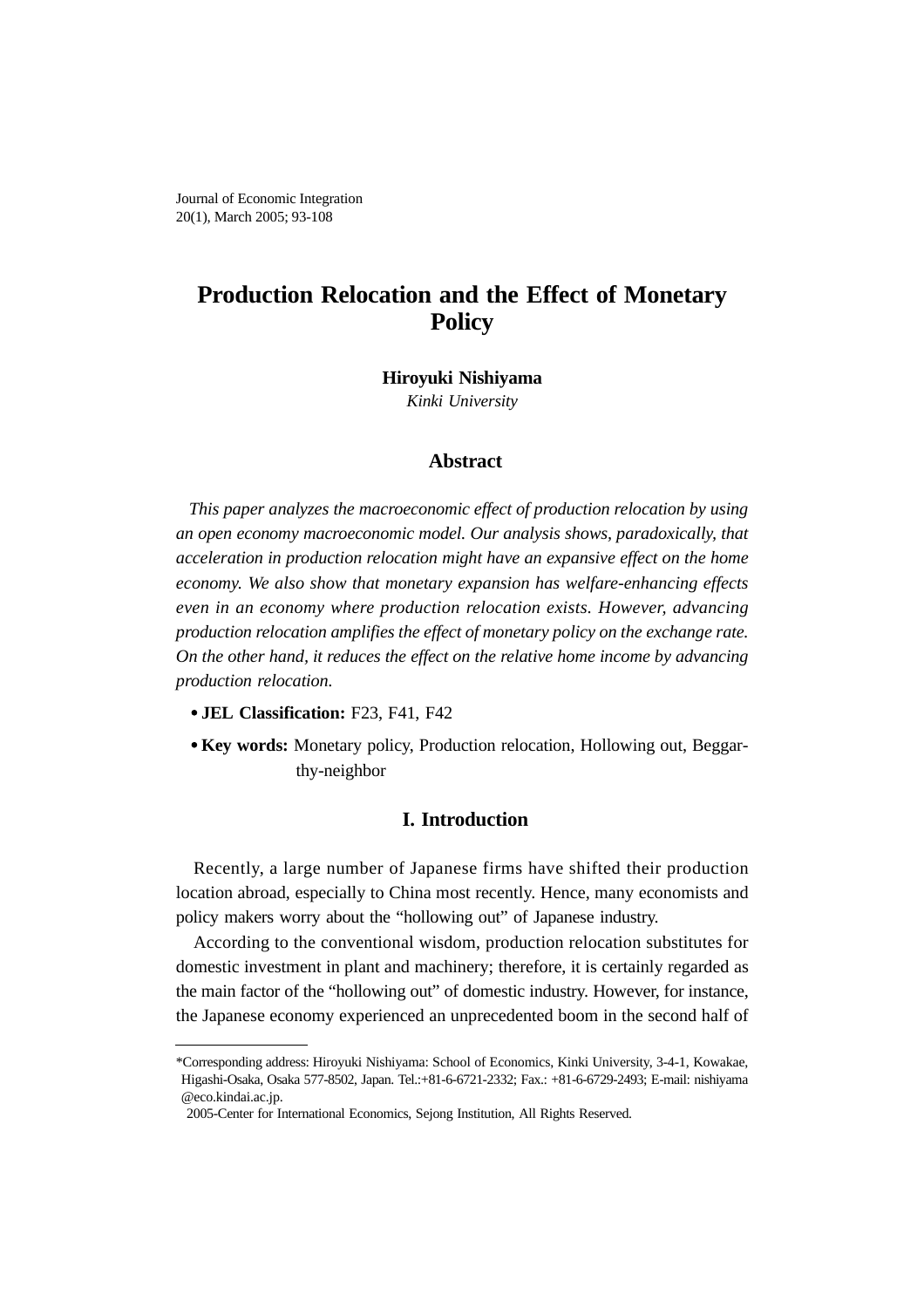the 1980's in spite of an increase in foreign direct investment (and production relocation). More recently, Japanese export of intermediate products (steel, aluminum etc.) to China is increasing as Japanese multinational enterprises (MNEs) advance their production relocation to China. Moreover, the economy of Taiwan experienced long-run growth until recently, despite accelerating production relocation. How should we regard these phenomena?<sup>1</sup> As well, how should the government respond to the situation, in case production relocation affects the domestic economy in a deflationary way?

In recent years, some Japanese economists have asserted the effectiveness of the depreciation strategy (of Japanese Yen) as a way to escape from Japan's economic stagnation. Certainly, it seems that depreciation of Yen is an effective measure to re-vitalize the Japanese economy through an expansion of Japanese exports.<sup>2</sup> However, if many of the domestic production processes are relocated abroad, the depreciation of the currency may not aid in the expansion of exports. In addition, we should note that this depreciation strategy (, which contains the macroeconomic policy that induces depreciation,) might be rejected by foreign governments, because it is believed that this policy may become a beggar-thy-neighbor policy.

According to the standard theoretical inference of the beggar-thy-neighbor problem presented by the Mundell-Fleming-Dornbusch model, a country benefits from depreciation of their currency (and expansion of their exports), but other countries suffer. On the other hand, Obstfeld and Rogoff (1995, 1996) point out that a macroeconomic policy that induces the depreciation of domestic currency is equally beneficial to all countries.<sup>3</sup>

The main purpose of this paper is to make clear the impact of the existence of production relocation on macroeconomy. Specifically, we will focus on whether the shift of production location affects the efficacy of macroeconomic policy.

The paper is organized as follows: In section 2 we construct a two-country macroeconomic model that contains the production relocation mechanism. The

<sup>&</sup>lt;sup>1</sup>Despite that the impact of production relocation has already been recognized, all but a few theoretical analyses of MNEs or FDI concern trade theory. For instance, Markusen and Maskus (2001) is an up to date survey.

<sup>&</sup>lt;sup>2</sup>Many empirical studies have noticed the degree of exchange rate pass-through to prices. See, for instance, Goldberg and Knetter (1997).

<sup>&</sup>lt;sup>3</sup>Tille (2001) presents a more generalized model that focuses on the intermediaries, and shows the possibility that monetary expansion causes either a beggar-thy-neighbor/prosper-thyself or a beggarthyself/prosper-thy-neighbor effect.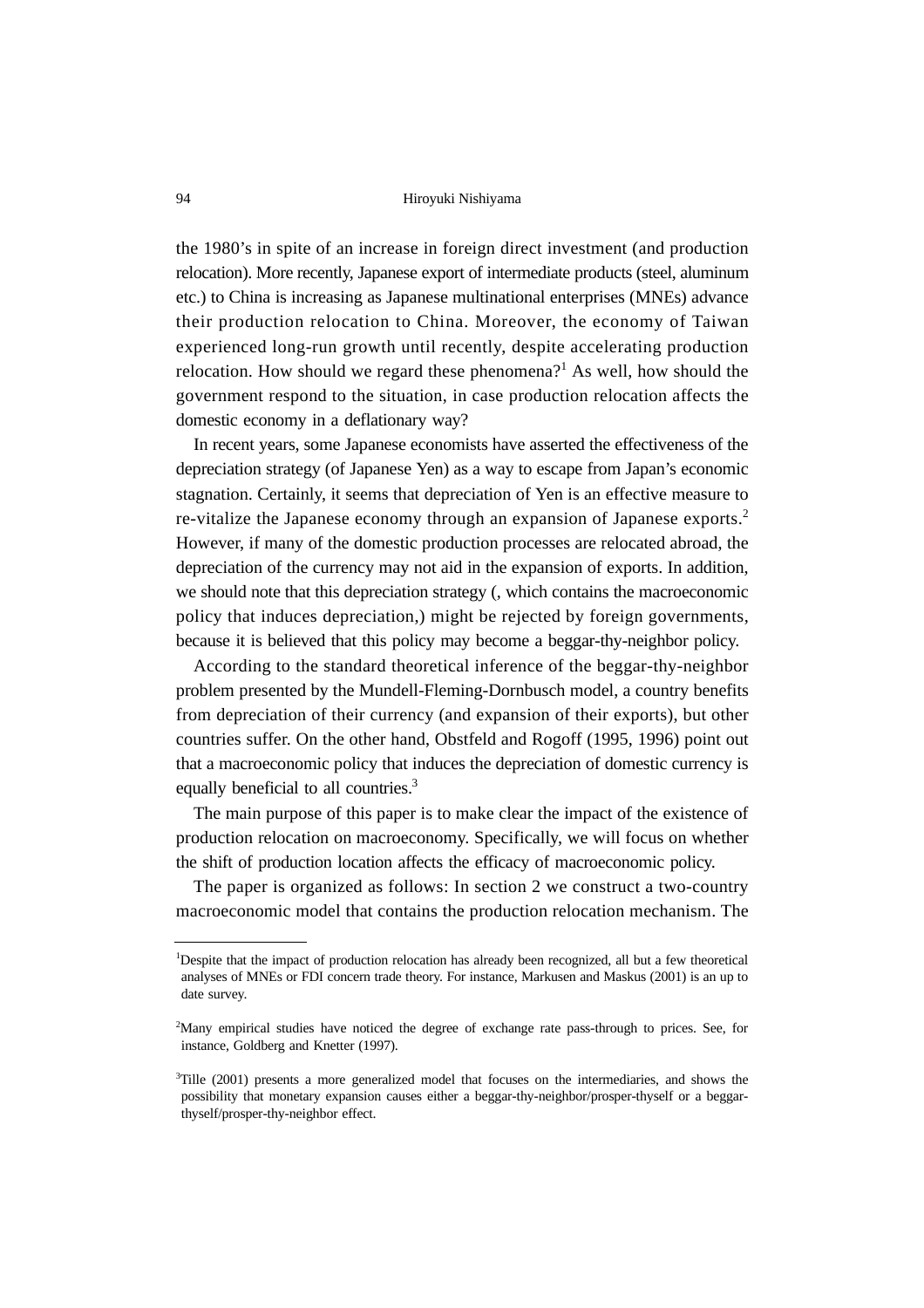structure of the model is based on Obstfeld and Rogoff (1995), but ours is a static version of their model. Section 3 examines the effects of production relocation on national economies, and we show that the conventional wisdom doesn't always hold true. Section 4 examines the effects of monetary expansion in home and foreign countries, and in Section 5, we examine the efficacy of monetary expansion in the economy where some home firms relocate their production location to abroad. As a result, we find that the monetary expansion in any country becomes a prosper-thyself/prosper-thy-neighbor policy in our model. However, advancing production relocation amplifies the effect of monetary policy on the exchange rate (terms of trade). On the other hand, it reduces the effect on "relative" home income by advancing production relocation. Finally, the last section provides some concluding remarks.

#### **II. The Model**

We assume a world of two countries, Home (H) and Foreign (F). The representative household in each country consumes goods indexed by interval  $[0,1]$ . The utility function of the household in country  $H$  is written as follows:

$$
u = shL + (1 - s)lnC, \quad 0 < s < 1,
$$
  
<sup>1</sup>

where  $C = \left[\int_0^1 (c_i)^p dt\right]^p (0 < p < 1)$ . *L* is the money demand,  $c_i$  is the consumption of goods *i*, and *C* is the aggregate consumption. ρ --  $= \left[ \int_0^1 (c_i)^p di \right]^p (0 < p < 1)$ 

The household solves their utility maximization subject to the budget constraint:

$$
L + C = \frac{M_0}{P} + \tau + z. \tag{2}
$$

The government budget constraint in country H is  $\tau = (M - M_0)/P$ . We now have the following demand functions:

$$
L = s\left(\frac{M}{P} + z\right), C = (1 - s)\left(\frac{M}{P} + z\right), c_i = \left(\frac{p_i}{P}\right)^{\frac{1}{p-1}}C, \quad (3a, b, c)
$$

where  $P = \left| \int_0^1 (p_i)^{p-1} di \right|$  . P is the price index of  $p_i$ , M is the nominal money supply,  $M_0$  is the money holding at the beginning of period,  $\tau$  is the transfer from the government, and  $\zeta$  is the real national income. We assume that the behavior of  $\int_0^1 (p_i)^{\frac{\rho}{\rho-1}} di$  $\frac{\rho-1}{\rho}$ =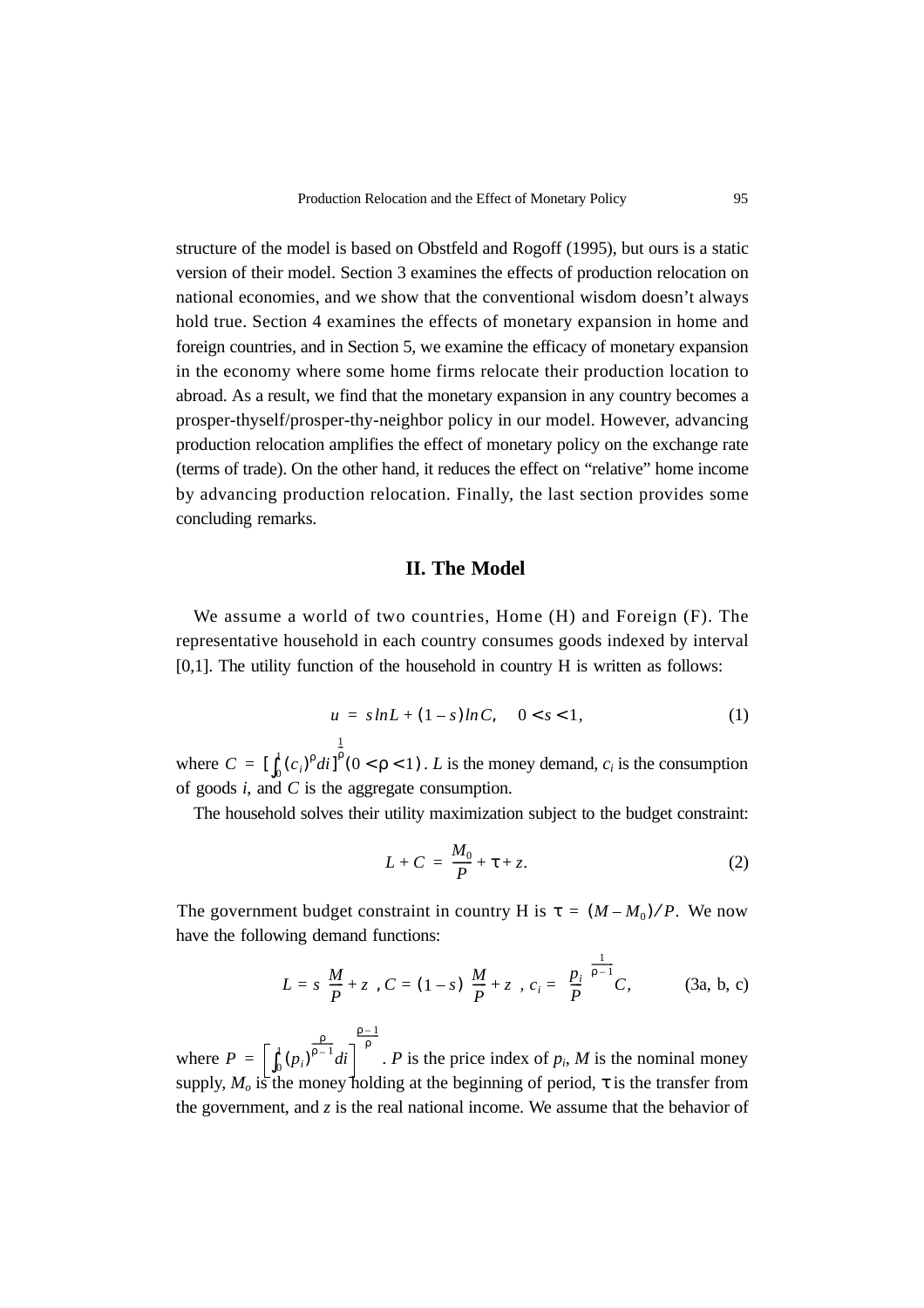the foreign household is the same as that of the home household.

The goods indexed by interval  $[\alpha,1]$  are produced in country H, and the rest of the goods ( $i \in [0, \alpha]$ ) are produced in country F. We assume that the goods indexed by  $[\beta,1]$  are produced by home firms, and the goods indexed by  $[0, \beta]$  are produced by foreign firms ( $0 < \beta < \alpha < 1$ ). Note that, under these assumptions, the goods of interval  $[\beta, \alpha]$  are produced by the home multinational enterprises (MNEs) located in country F.

The profit function of the firm, which produces goods *i* in country H, is given by

$$
\pi_i = p_i c_i + e p_i^* c_i^* - w l_i, \quad i \in [\alpha, 1], \tag{4}
$$

where, asterisks denote foreign variables. We assume that labor is the only input used to produce goods, with its amount given as simply  $l_i = c_i + c_i^*$ . Each firm takes the wage rate as a given, choosing the optimal price level. $4$ 

$$
p_i = \frac{w}{\rho} \equiv p_H, \ \ p_i^* = \frac{w}{e\rho} \equiv p_H^*, \ i \in [\alpha, 1].
$$
 (5a, b)

We assume that all firms in country F strive similarly to maximize profit, and we have

$$
p_i = \frac{ew^*}{\rho} \equiv p_F, \ \ p_i^* = \frac{w^*}{\rho} \equiv p_F^*, \ i \in [0, \alpha]. \tag{5c, d}
$$

The subscripts  $H$  and  $F$  in (5a) - (5d) show the country where the goods are produced. For instance,  $p_{H}^{*}$  is the price of goods produced by the firms in country H and are sold in country F.

Substituting (5a) - (5d) into the price indexes, and we obtain

$$
P = p_H\left[\left(\varepsilon\right)^{\frac{\rho}{\rho-1}}\alpha + (1-\alpha)\right]^{\frac{\rho-1}{\rho}}, \quad P^* = p_F^*\left[\alpha + \left(\frac{1}{\varepsilon}\right)^{\frac{\rho}{\rho-1}}(1-\alpha)\right]^{\frac{\rho-1}{\rho}}, \quad \text{(6a, b)}
$$

where  $\varepsilon = e p_F^* / p_H$  and *e* is the nominal exchange rate. Therefore, we derive that *P*  $=eP^*$ , which describes the expression of purchasing power parity.<sup>5</sup>

<sup>4</sup> Concerning the assumption of the nominal wage rigidity, see Appendix.

<sup>&</sup>lt;sup>5</sup>In the presence of a "producerís currency pricing (PCP)", PPP comes into existence. However, we assume a "pricing-to-market (PTM)" behavior, PPP doesn't come into existence. See, for instance, Betts and Devereux (1996, 2000).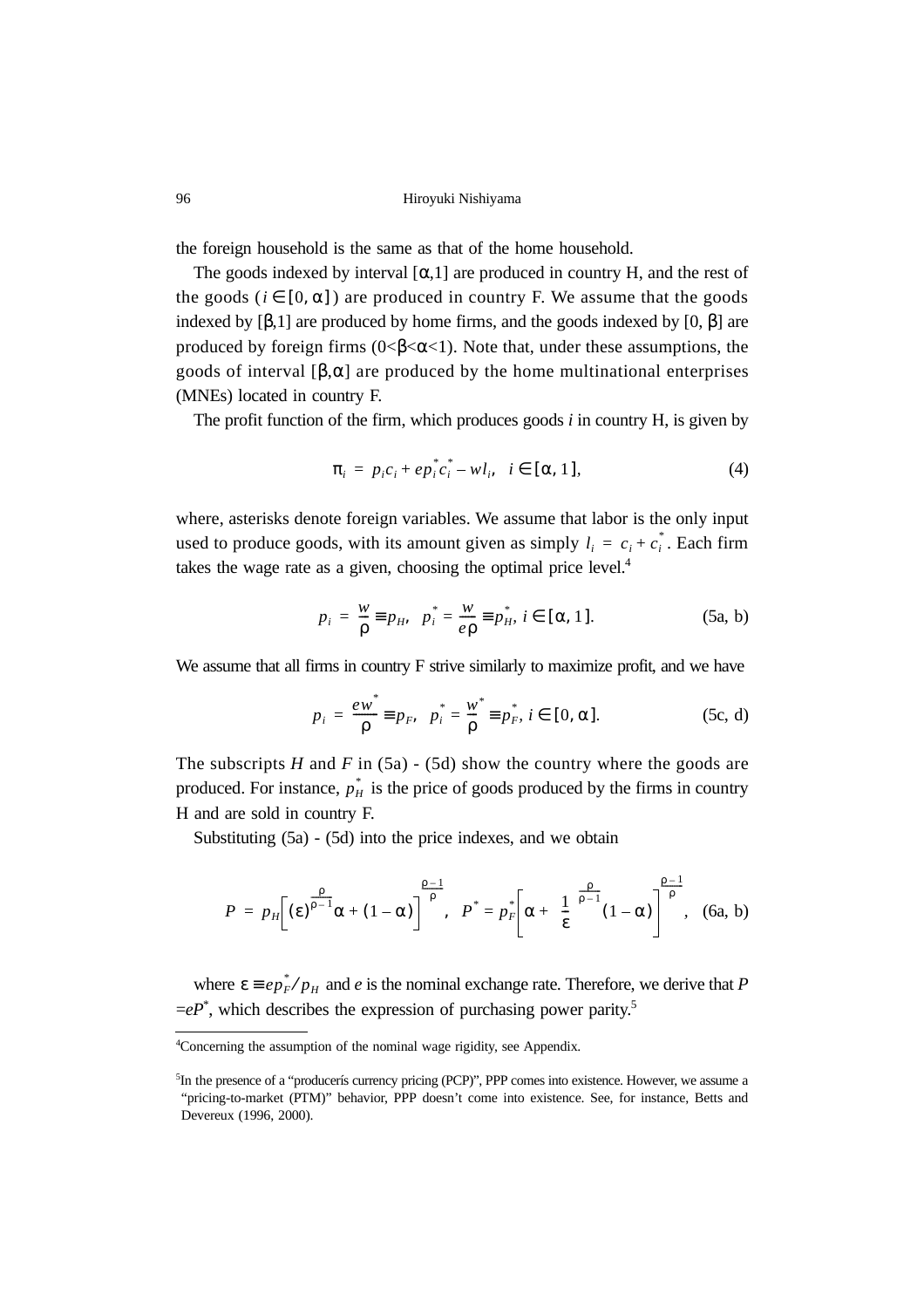The equilibrium conditions of the money market and goods market are shown as

$$
\frac{M}{P} = L, \frac{M^*}{P^*} = L^*, y = \gamma(C + C^*), y^* = (1 - \gamma)(C + C^*). (7a, b; 8a, b)
$$

where  $y \equiv p_H Y/P$ ,  $y^* \equiv p_F^* Y^* / P^*$ , and  $\gamma$  is the propensity to spend the goods produced in country H, which is shown as

$$
\gamma \equiv (1 - \alpha) \left(\frac{p_H}{P}\right)^{\frac{p}{p-1}} = (1 - \alpha) \left[ (\epsilon)^{\frac{p}{p-1}} \alpha + (1 - \alpha) \right]^{-1}.
$$
 (9)

We now define that  $p = P/p_H$ ,  $p^* = P^* / p_F^*$ ,  $m = M/p_H$ ,  $m^* = M^* / p_F^*$ . Using (3a), (3b), and foreign counterparts, (6a, b), (7a, b), (8a, b) are then rewritten as

$$
p = \left[ \left( \epsilon \right)^{\frac{\rho}{\rho - 1}} \alpha + (1 - \alpha) \right]^{\frac{\rho - 1}{\rho}}, \quad p^* = \left[ \alpha + \left( \frac{1}{\epsilon} \right)^{\frac{\rho}{\rho - 1}} (1 - \alpha) \right]^{\frac{\rho - 1}{\rho}}, \quad (10a, b)
$$

$$
\frac{m}{p} = \left(\frac{s}{1-s}\right)z, \quad \frac{m^*}{p^*} = \left(\frac{s}{1-s}\right)z^*,
$$
\n(10c, d)

$$
y = \gamma (1 - s) \left[ \left( \frac{m}{p} + z \right) + \left( \frac{m^*}{p^*} + z^* \right) \right], \quad y^* = (1 - \gamma)(1 - s) \left[ \left( \frac{m}{p} + z \right) + \left( \frac{m^*}{p^*} + z^* \right) \right],
$$
\n(10e, f)

We now assume that the MNEs remit all of their profits to country H, and the real national incomes are then given by

$$
z = y + \theta y^*, \quad z^* = y^* - \theta y^*,
$$
 (10g, h)

where  $\theta = (1 - \rho) [1 - \frac{p}{n}]$ . We can easily find that  $0 < \theta < 1$ . The system (10a) -(10h) gives seven unknowns  $(p, p^*, \varepsilon, y, y^*, z, z^*)$ . One equation is redundant by Walras' law.  $\theta \equiv (1 - \rho) \left( 1 - \frac{\beta}{\alpha} \right)$ *p*, *p*<sup>\*</sup>, ε, *y*, *y*<sup>\*</sup>, *z*, *z*<sup>\*</sup>)

Using (9), (10a) - (10e), (10g), (10h), and the definition of  $\theta$ , we derive the following market equilibrium conditions.

Money market equilibrium (AA schedule):

$$
\frac{m}{p(\varepsilon;\alpha)} = \left(\frac{s}{1-s}\right)z, \quad p_{\varepsilon} > 0. \tag{11a}
$$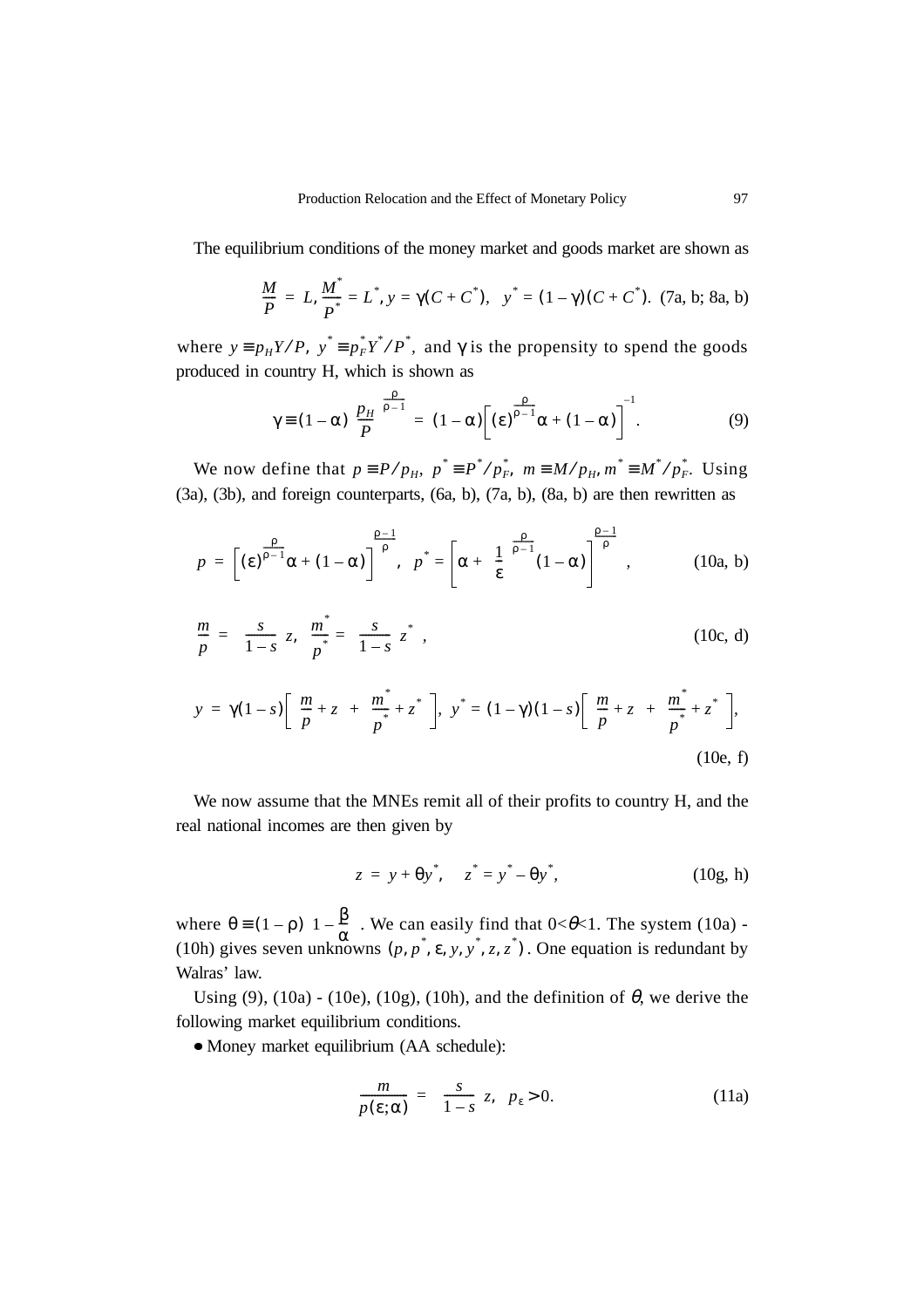Goods market equilibrium (DD schedule):

$$
z = \{1 - 1 - (\gamma(\varepsilon; \alpha))(1 - \theta(\alpha))\} \left(\frac{1 - s}{s}\right) \left(\frac{m + \varepsilon m^*}{p(\varepsilon; \alpha)}\right), \ \gamma_{\varepsilon} > 0, \gamma_{\alpha} < 0, \theta_{\alpha} > 0
$$
\n(11b)

Note that the sign of  $p_\alpha$  can't be strictly determined. From the differentiation of (10a) and (10b), we can find the following relationships:

$$
\begin{cases} \varepsilon < 1 \leftrightarrow p_{\alpha} < 0, \, p_{\alpha}^* < 0, \\ \varepsilon \geq 1 < p_{\alpha} \geq 0, \, p_{\alpha}^* \geq 0. \end{cases}
$$

However,  $\epsilon \geq 1$  isn't plausible in our model; if the price of domestic goods is less than or equal to that of foreign goods, firms will have no incentive to relocated their production location abroad. Therefore, in section 3, we examine only in the case that  $\varepsilon$ <1.

By differentiating (11a) and (11b), we obtain the Jacobian (*J*) of this system:

$$
J \equiv \begin{pmatrix} -\frac{mp_{\varepsilon}}{p^2} & -\frac{s}{1-s} \\ A & -1 \end{pmatrix},\tag{12}
$$

where

$$
A = \left(\frac{1-s}{s}\right) \left[ (1-\theta)\gamma_{\varepsilon}\left(\frac{m+\varepsilon m^*}{p}\right) - \left\{ (1-(1-\gamma)(1-\theta)) \right\} \left\{ \left(\frac{mp_{\varepsilon}}{p^2}\right) - \left(\frac{m^*}{p}\right)\left(1-\frac{\varepsilon p_{\varepsilon}}{p}\right) \right\} \right],
$$

and the sign of this can't be strictly determined. However, the sign of Jacobian determinant  $(∆)$  is strictly positive:

$$
\Delta = (1 - \theta)\gamma_{\varepsilon} \left( \frac{m + \varepsilon m^*}{p} \right) + (1 - \gamma)(1 - \theta) \left( \frac{mp_{\varepsilon}}{p^2} \right)
$$
  
+ 
$$
\{1 - (1 - \gamma)(1 - \theta)\} \left( \frac{m^*}{p} \right) \left(1 - \frac{\varepsilon p_{\varepsilon}}{p} \right) > 0,
$$
 (13)

As the *trace*  $J = -\frac{mp_{\varepsilon}}{2} - 1 < 0$ , the stability conditions of this system are satisfied.  $\equiv -\frac{mp_{\varepsilon}}{p^2} - 1 < 0$ 

The short-run equilibrium of the home economy occurs at point 0 in both figures 1.1 and 1.2, where the goods market and money market simultaneous clear. The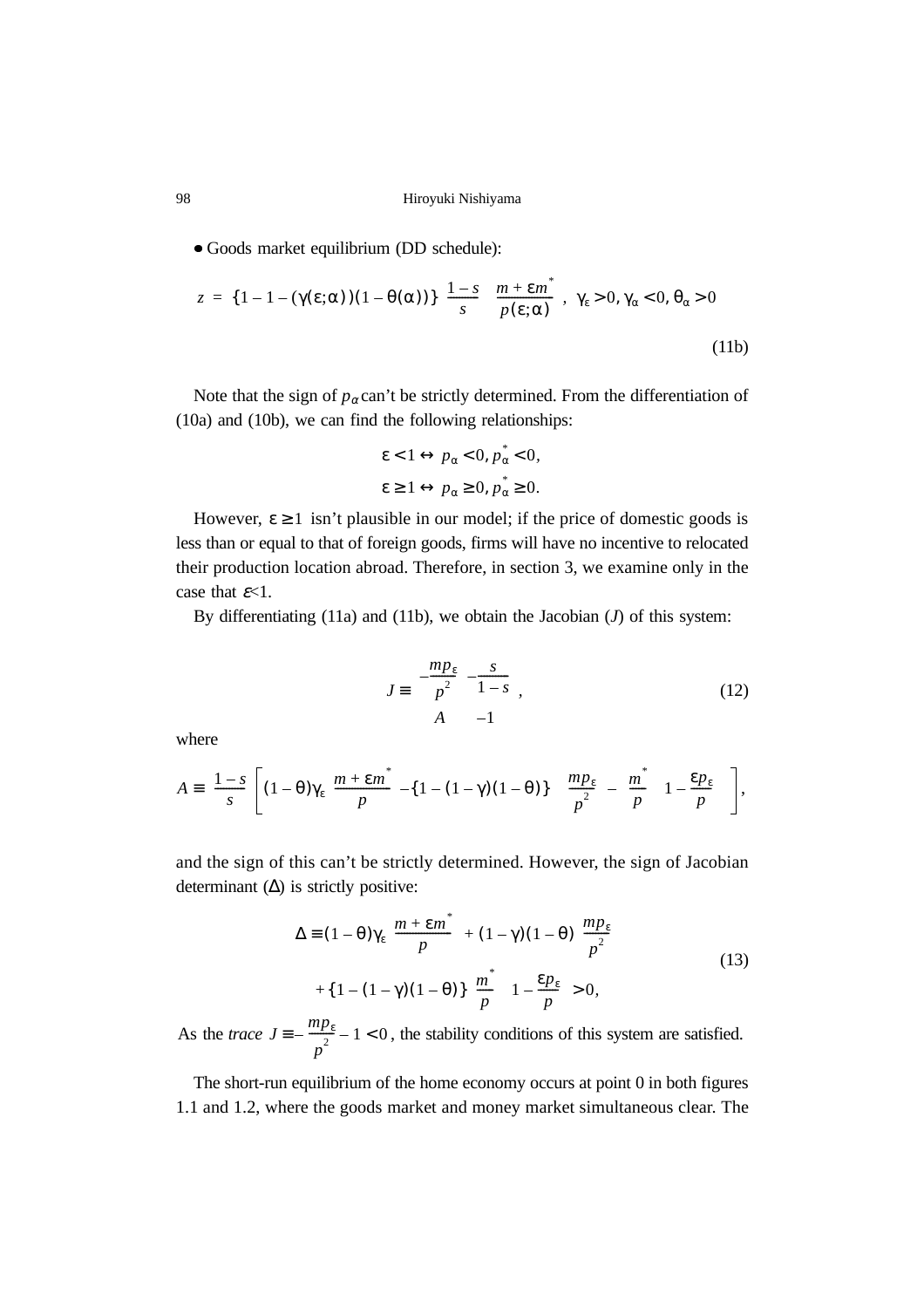

**Figure 1.1.** The short-run equilibrium of the home economy  $(A>0)$ 

**Figure 1.2.** The short-run equilibrium of the home economy  $(A<0)$ 



equilibrium points of the money market are summarized by the AA schedule (equation (11a)) and those of the goods market are summarized by the DD schedule (equation  $(11b)$ ).

An increase in the domestic real national income (*z*) causes a rise in the money demand, hence, all else equal, domestic currency must appreciate to maintain the money market equilibrium. The AA schedule therefore has a negative slope, as shown in both figures. On the other hand, the slope of DD schedule can be either positive or negative. The reason is as follows. Domestic currency depreciation (a rise in ε) has expansionary effect on domestic real national income (*z*). A rise in ε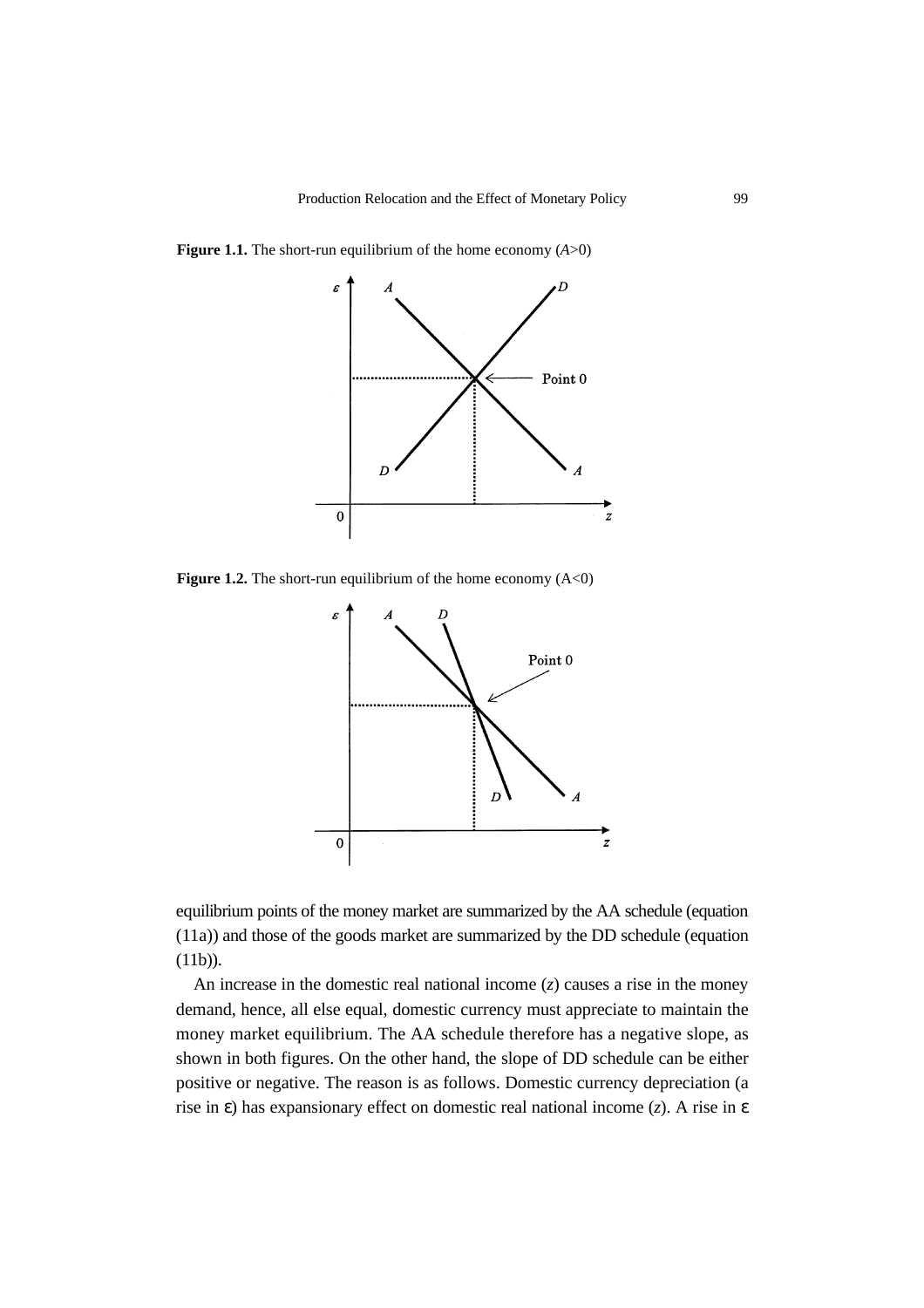increases *z* by raising the level of propensity to spend (γ) and reducing foreign price level  $(p^*)$ .<sup>6</sup> However, domestic currency depreciation also has a contractionary effect on *z* by raising domestic price level.

If the expansionary effects through each increase in  $\gamma$  or decrease in  $p^*$  (or the combined effect) is stronger than the contractionary effect, the sign of *A* is positive and the DD schedule has a positive slope (Figure 1.1). On the other hand, when the contractionary effect is stronger than the combined effect of the two expansionary effects, the sign of *A* is negative and the DD schedule has a negative slope (Figure 1.2).

## **III. Does production relocation always affect the home economy deflation?**

In this section, we regard an increase in  $\alpha$  as the advance of production relocation, and examine its effect on *z* and ε by using (11a) and (11b). The results of comparative statics are shown as below:

$$
\frac{d\epsilon}{d\alpha} = -\left(\frac{1}{\Delta}\right) \left\{ \frac{mp_{\alpha}}{p^2} + \left(\frac{s}{1-s}\right)B \right\}, \frac{dz}{d\alpha} = \left(\frac{1}{\Delta}\right) \left\{ \left(\frac{mp_{\epsilon}}{p^2}\right)B - \left(\frac{mp_{\alpha}}{p^2}\right)A \right\}, (14a, b)
$$

where,

$$
B = \left(\frac{1-s}{s}\right) \left(\frac{m+\epsilon m^*}{p}\right) \left[(1-\theta)\gamma_\alpha + (1-\gamma)\theta_\alpha - \{1-(1-\gamma)(1-\theta)\}\left(\frac{p_\alpha}{p}\right)\right].
$$

The sign of *B* can't be determined. The results of (14a) and (14b) can be arranged as follows:

Case 1 (*A*>0):

(a) if  $B > 0$ , the sign of dε/dα can be either positive or negative, but  $\frac{dz}{d\alpha} > 0$ . (b) if  $B < 0$ ,  $d\varepsilon/d\alpha > 0$ , but the sign of  $dz/d\alpha$  can be either positive or negative.

- $\bullet$  Case 2 (*A*<0):
- (a) if  $B > 0$ , the sign of both  $d\varepsilon/d\alpha$  and  $d\overline{z}/d\alpha$  can be either positive or negative. (b) if  $B < 0$ ,  $d\epsilon/d\alpha > 0$  and  $d\epsilon/d\alpha < 0$ .

<sup>&</sup>lt;sup>6</sup>Reduction of  $p^*$  stimulates the consumption of foreign households  $(c^*)$ . A part of  $c^*$  contains the demand for the goods produced in the home country. Therefore, domestic production and domestic national income (*z*) increase.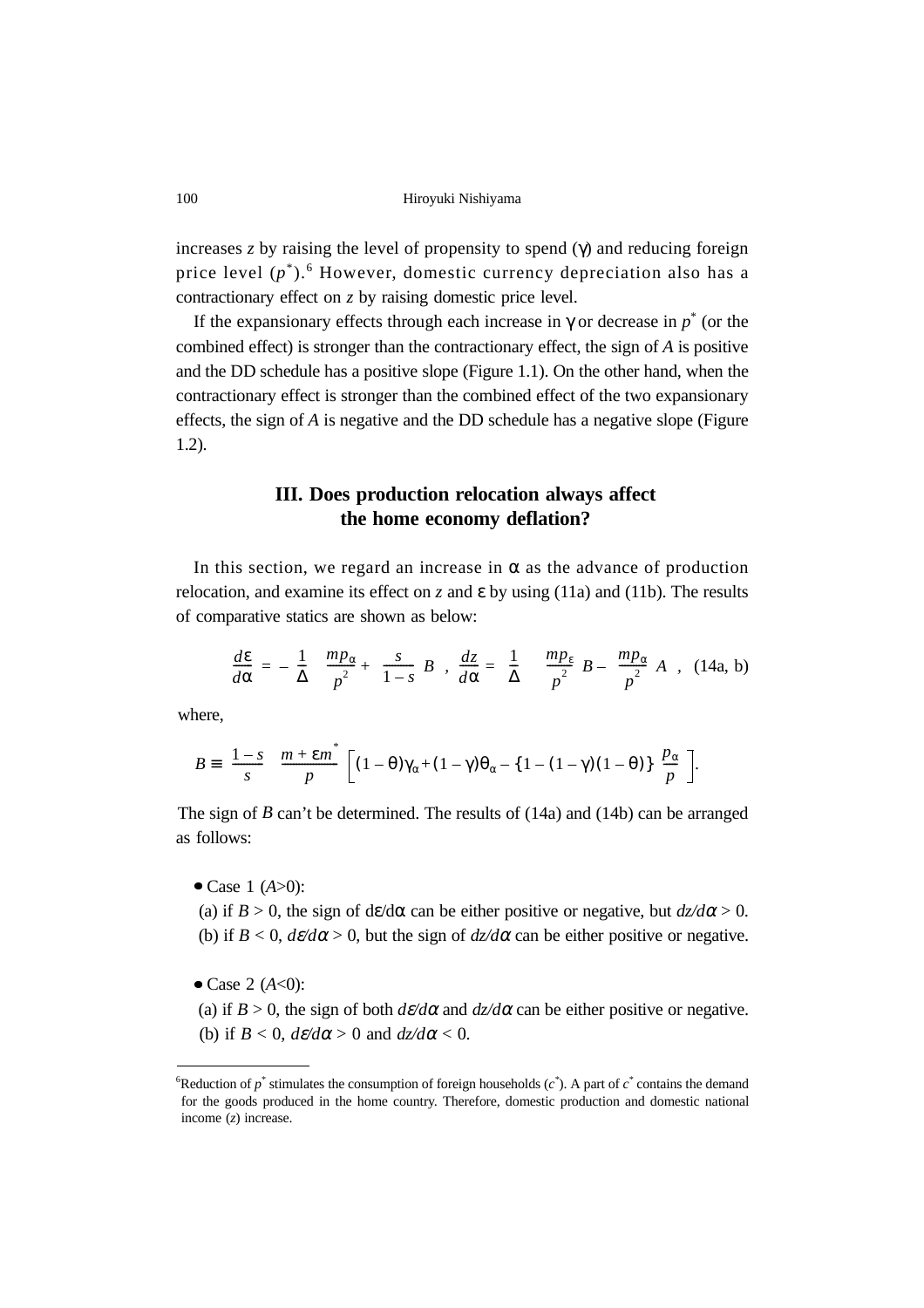In case 1-(a), we have the paradoxical result that the advance of production relocation has an expansive effect on the home country. Moreover, we should notice that there is a possibility of having this paradoxical result also in cases 1-(b) and 2-(a).

We now interpret these results intuitively. From (11a), we can see that the advance of production relocation affects the money market only by the price variation. In case of  $p_{\alpha}$ <0, this effect is shown as the right-side shift of AA schedule in both cases (Cases 1 and 2).

From (11b), we can find that the advance of production relocation affects the goods market through three channels. First, the advance of production relocation

Figure 2.1. Effects of production relocation (Case 1)



**Figure 2.2.** Effects of production relocation (Case 2)

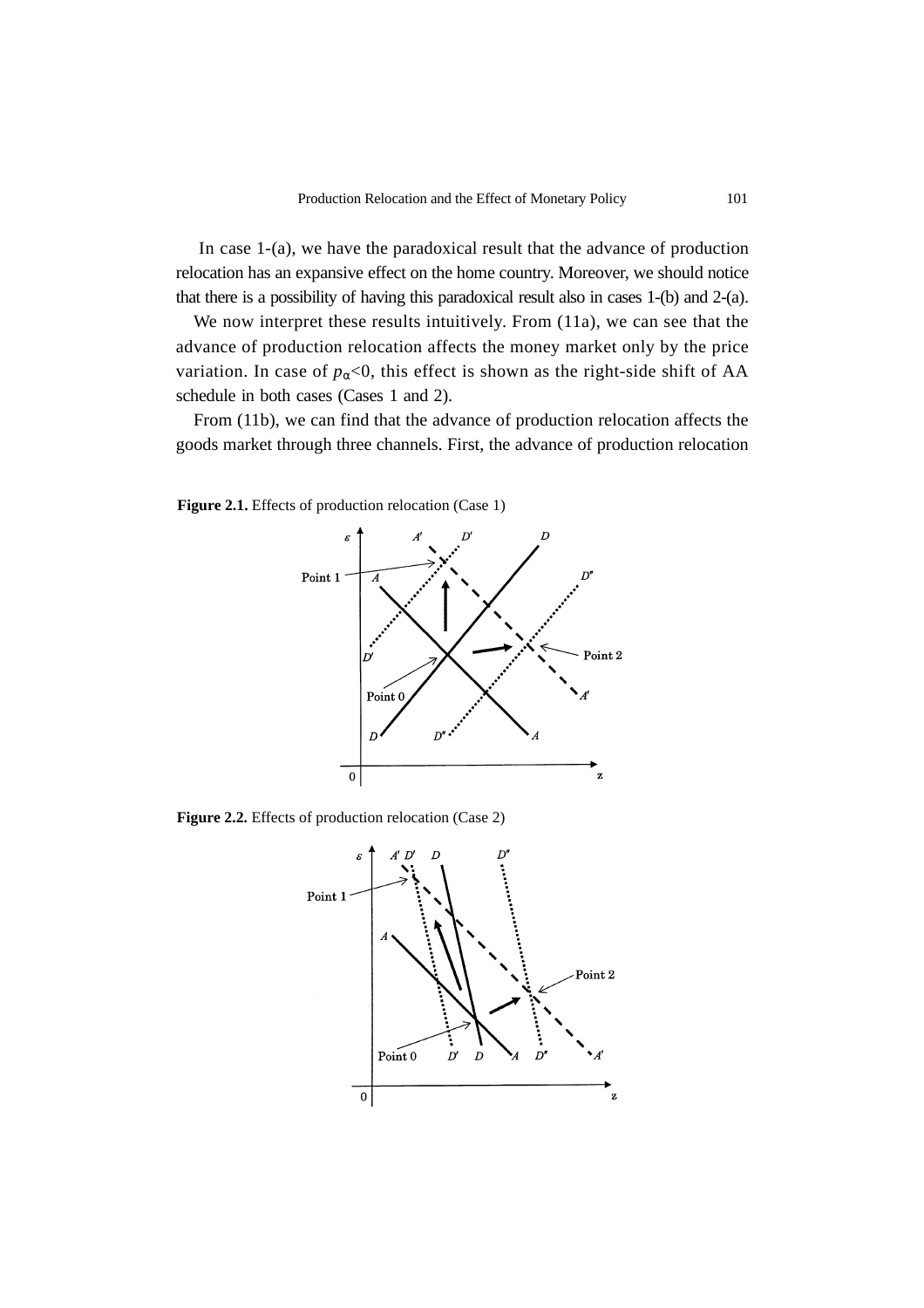decreases the national income by reducing the propensity to spend, γ (expenditureswitching-effect). This effect is shown as the shift of DD schedule to the left in both cases (Cases 1 and 2). Second, the advance of production relocation increases the national income by reducing prices  $(p, p^*)$  in case of  $p_\alpha < 0$  (price-effect). Finally, the spread of production relocation increases the national income by an increase in remittance from MNEs (investment-income-effect). Both price-effect and investment-income-effect are shown as the right-side shift of DD schedule in either case.

If the expenditure-switching-effect is stronger than the combination of priceeffect and the investment-income-effect, our short-run equilibrium shifts from point 0 to point 1 in both figures. On the other hand, when either the price-effect or the investment-income-effect (or the combined effect) is stronger than the expenditureswitching-effect, the equilibrium shifts to point 2 in both figures. Therefore we have the following proposition.

*Proposition 1: Contrary to the conventional wisdom, the advance of production relocation doesn't necessarily have a contractionary effect on the home country, and may have an expansive effect. Especially, if either the price-effect or the investment-income-effect (or the combined effect) is stronger than the expenditureswitching-effect, we must have the paradoxical result that the advance of production relocation increases the home national income in the case that DD schedule has a positive slope.*

### **IV. The Effect of Monetary Policy**

In this section, we examine the effect of monetary expansion.<sup>7</sup> Totally differentiating (11a) and (11b) and using standard procedures, we have

$$
\frac{d\varepsilon}{dm} = \left(\frac{1}{\Delta}\right)\left(\frac{1}{p}\right)(1-\gamma)(1-\theta) > 0,\tag{15a}
$$

$$
\frac{dz}{dm} = \left(\frac{1}{\Delta}\right)\left(\frac{1}{p}\right)\left(\frac{1-s}{s}\right)\left[(1-\theta)\gamma_{\epsilon}\left(\frac{m+\epsilon m^*}{p}\right)\n+ \left\{1-(1-\gamma)(1-\theta)\right\}\left(\frac{m^*}{p}\right)\left(1-\frac{\epsilon p_{\epsilon}}{p}\right)\n\right] > 0.
$$
\n(15b)

<sup>&</sup>lt;sup>7</sup>We can easily examine the fiscal policy effect by imposing a slight modification of our model, according to the Obstfeld and Rogoff (1995) settings.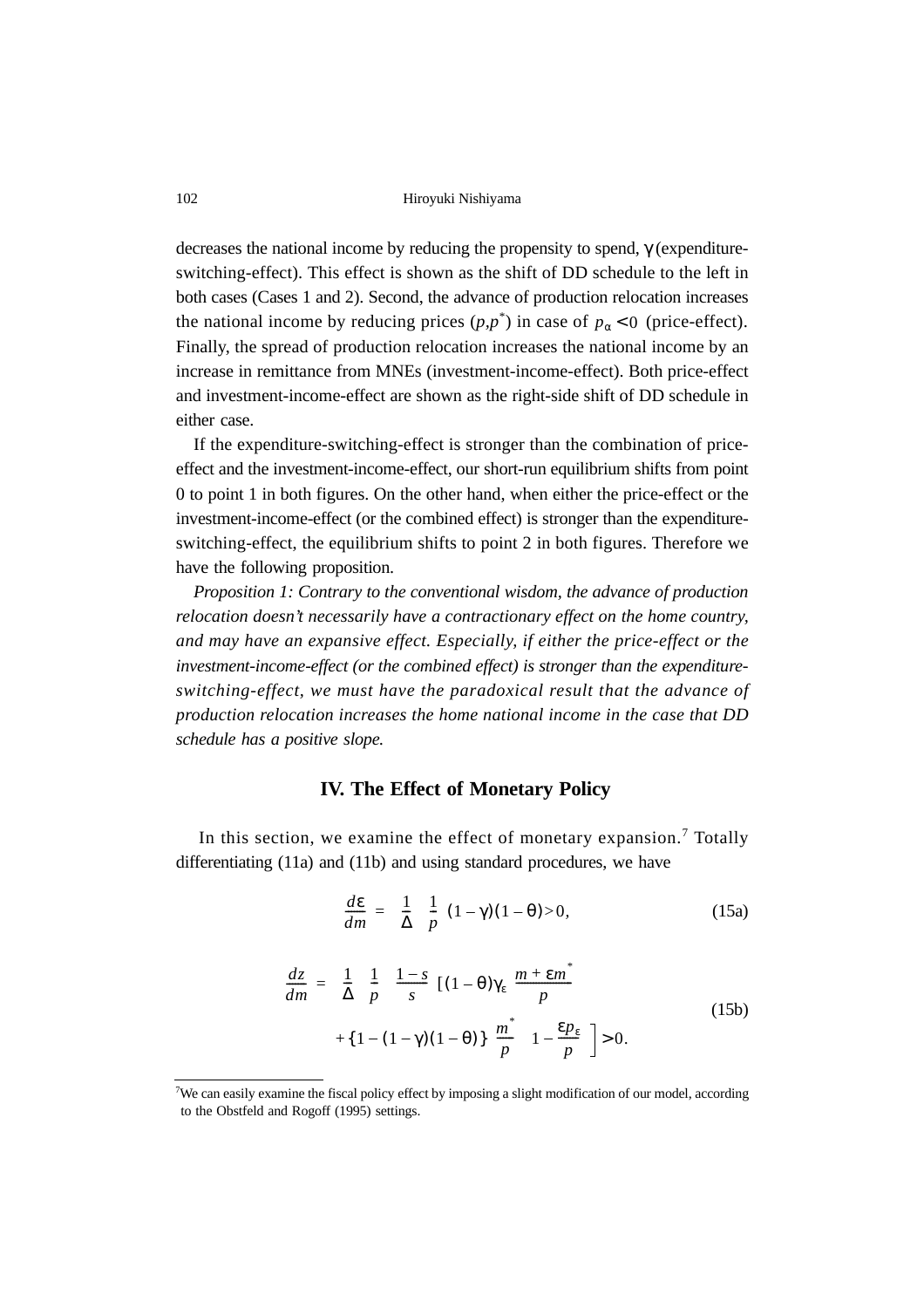The monetary expansion in country H stimulates the home consumption demand, and increase domestic production. Moreover, an increase in *m* in the home money market raises the level of  $\varepsilon$  (*e*). The rise in the level of  $\varepsilon$  increases the world consumption demand of the domestic commodity, and the level of  $\gamma$  rises (see (9)). The rise in the level of  $\varepsilon$  also decreases the level of  $p^*$ , hence the consumption demand in country F increases. In our model, a part of the foreign consumption demand contains the demand for the goods produced in country H. Therefore, an increase in the foreign consumption demand leads an increase in production and national income level  $(z)$  in country H. On the other hand, the rise in the level of  $p$ (because of the rise in  $\varepsilon$ ) decreases the consumption demand in country H. However, the sum of these effects certainly increases the ultimate national income level of country H.

The effects of monetary expansion in foreign country on country H are shown as

$$
\frac{d\varepsilon}{dm^*} = -\left(\frac{1}{\Delta}\right)\left(\frac{\varepsilon}{p}\right)\{1 - (1 - \gamma)(1 - \theta)\} < 0,\tag{15c}
$$

$$
\frac{dz}{dm^*} = \left(\frac{1}{\Delta}\right)\left(\frac{\epsilon}{p}\right)\left(\frac{1-s}{s}\right)\left\{1 - (1-\gamma)(1-\theta)\right\}\left(\frac{mp_\epsilon}{p^2}\right) > 0. \tag{15d}
$$

An increase in  $m^*$  stimulates the foreign consumption demand. As we noted above, part of the foreign consumption demand contains the demand for goods produced in country H in our model; therefore, both the home production and national income levels increase.

The effects of monetary expansion on the foreign economy can be considered the same as that on the home economy; therefore, we introduce only the results of our comparative statics.<sup>8</sup> Moreover, the effects of monetary expansion on the terms of trade have already been explained. Hence we show only the effects on the foreign national income:

$$
\frac{dz^*}{dm} = -\left(\frac{1}{\Delta^*}\right)\left(\frac{1}{p^*}\right)(1-\gamma)(1-\theta)\left(\frac{1-s}{s}\right)\left(\frac{m^*p_{\varepsilon}^*}{p^*}\right) > 0,\tag{16a}
$$

 $8$ Using (10a) - (10d), (10f) - (10h), we obtain the money and goods market equilibrium conditions in country F. Totally differentiating these conditions and using the standard procedure, we can derive (16a) and (16b).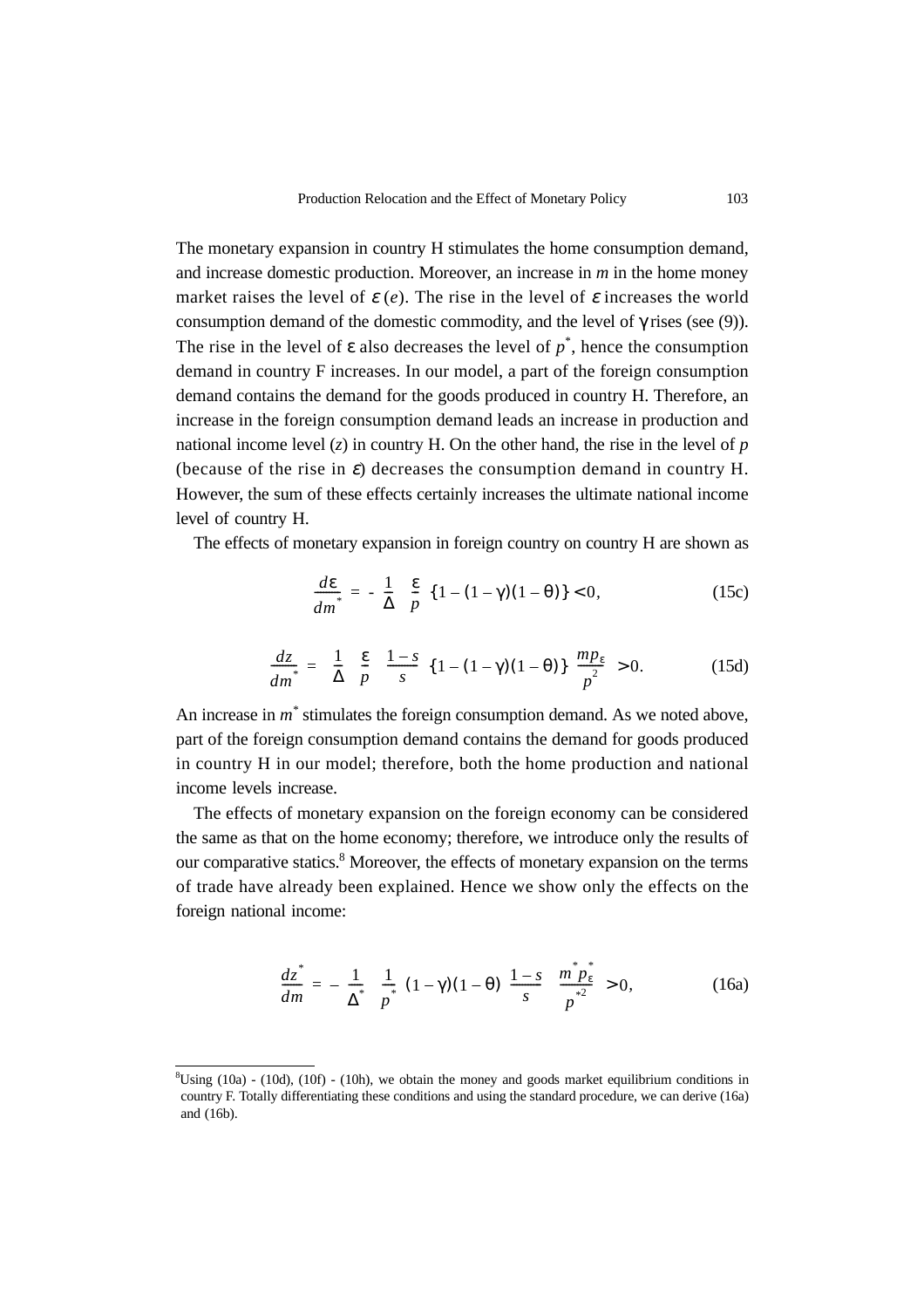$$
\frac{dz^*}{dm^*} = \left(\frac{1}{\Delta^*}\right)\left(\frac{1}{p^*}\right)\left(\frac{1-s}{s}\right)\left[(1-\theta)\gamma_{\varepsilon}\left(\frac{m+\varepsilon m^*}{\varepsilon p^*}\right) + (1-\gamma)(1-\theta)\left(\frac{m}{\varepsilon p^*}\right)\left(\frac{1}{\varepsilon} + \frac{p_{\varepsilon}^*}{p^*}\right)\right] > 0,\tag{16b}
$$

where

$$
\Delta^* = (1 - \theta) \gamma_{\varepsilon} \left( \frac{m + \varepsilon m^*}{\varepsilon p^*} \right) - \{1 - (1 - \gamma)(1 - \theta)\} \left( \frac{m^* p_{\varepsilon}^*}{p^{*2}} \right) + (1 - \gamma)(1 - \theta) \left( \frac{m}{\varepsilon p^*} \right) \left( \frac{1}{\varepsilon} + \frac{p_{\varepsilon}^*}{p^*} \right) > 0
$$

Monetary expansion in country F also increases the national incomes in both countries in our model.

We now examine the welfare effect of the monetary expansion. Using (1), (3a), (3b), (10c), (10d), and the government budget constraint, we have

$$
\frac{du}{dx} = \left(\frac{1}{z}\right)\left(\frac{dz}{dx}\right) > 0, \quad \frac{du^*}{dx} = \left(\frac{1}{z^*}\right)\left(\frac{dz^*}{dx}\right) > 0,\tag{17a, b}
$$

where  $x=m$ ,  $m^*$ . From (17a, b), we find that the monetary expansion in any country certainly improves the welfare of all countries. Therefore,

*Proposition 2: The inference of Obstfeld and Rogoff (1995, 1996), which holds that monetary expansion becomes a welfare-enhancing policy for all countries* (a *prosper-thyself / prosper-thy-neighbor policy*)*, is robustly held, in spite of our modification of introduced production relocation.*

### **V. Production Relocation and the Efficacy of Money Policy**

Now, we have arrived at the next question, whether the efficacy of the monetary policy varies or not as the acceleration of production relocation.

First, we solve the system (10a) - (10h) by linear-approximation around the initial equilibrium.<sup>9</sup> Let  $\hat{x} = dx/\bar{x}$  for any variable *x*, where -  $(\bar{x})$  shows the initial (zero-shock) equilibrium value. Using (9) and the linearized version of (10a) -

<sup>&</sup>lt;sup>9</sup>See Obstfeld and Rogoff (1995, 1996).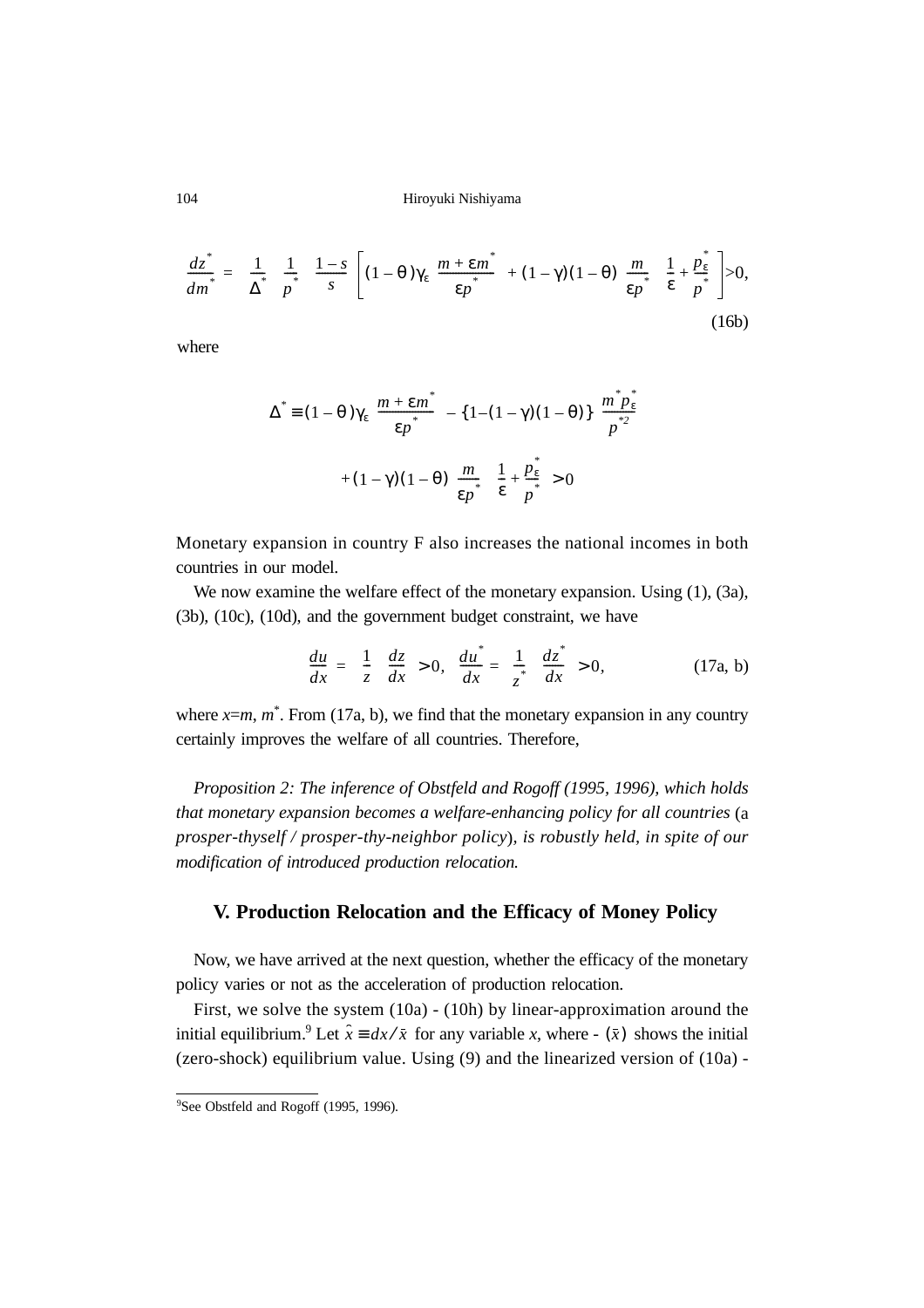(10e), (10g), (10h), we have the following equations:

The *MM* schedule: 
$$
\hat{\varepsilon} = (\hat{m} - \hat{m}^*) - (\hat{z} - \hat{z}^*),
$$
 (18a)

The 
$$
G^{\alpha}G^{\alpha}
$$
 schedule:  $\hat{\epsilon} = \left(\frac{1-\rho}{\rho}\right)\left(\frac{\bar{y}+\theta\bar{y}^*}{\bar{y}}\right)(\hat{z}-\hat{z}^*),$  (18b)

where the sign of coefficient of  $(\hat{z} - \hat{z}^*)$  in (18b) is positive.

We should note that, if all of the home firms produce their goods only in country H(, in other words, production relocation doesn't exist), the parameter  $\alpha$  is equal to β. In this case, (18b) is accommodated as

The 
$$
G^{\beta}G^{\beta}
$$
 schedule:  $\hat{\epsilon} = \left(\frac{1-\rho}{\rho}\right)(\hat{z}-\hat{z}^*).$  (18c)

However, the *MM* schedule doesn't change at all.

Figure 3 illustrates the effect of the money supply shock (rise in the relative home money supply;  $\hat{m} - \hat{m}^*$ ). The *MM* schedule shows the relationship between the change of relative national income and change in the nominal exchange rate (terms of trade). The relative national income changes affect the level of the exchange rate by changing the relative money demand. Note that, prior to the money shock, the *MM* schedule passes through the origin. Next, both the  $G^{\alpha}G^{\alpha}$ and  $G^{\beta}G^{\beta}$  schedules are shown as upward-sloping graphs. The depreciation of

**Figure 3.** Production relocation and effects of monetary expansion.

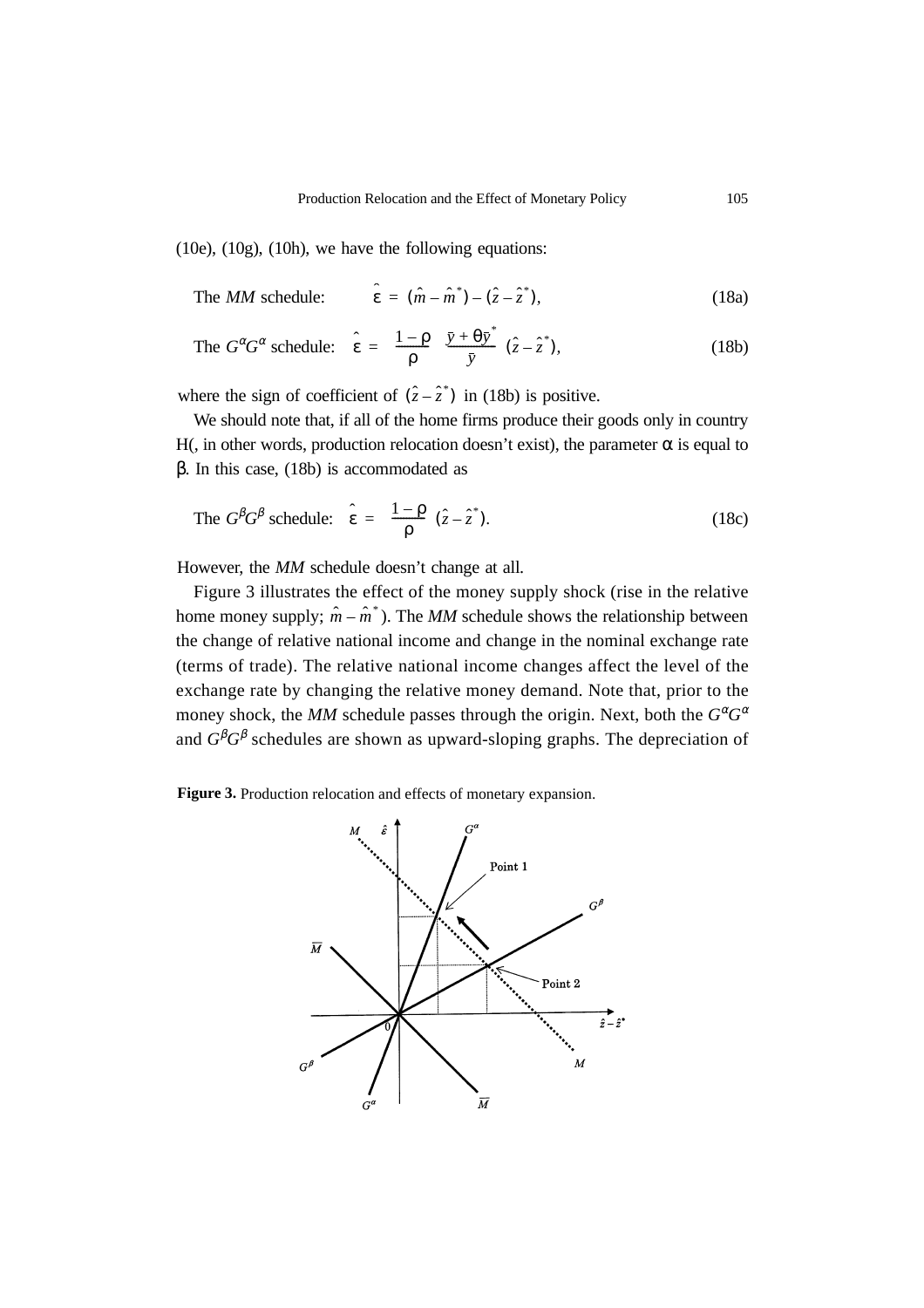home currency raises relative home output and relative national income; both schedules therefore are drawn as upward-sloping graphs. Moreover, we should note that the slope of the  $G^{\alpha}G^{\alpha}$  schedule is steeper than that of  $G^{\beta}G^{\beta}$ , because

$$
1 < \frac{\bar{y} + \theta \bar{y}^*}{\bar{y}}.
$$

In case of  $\alpha = \beta$ , the money supply shock shifts the short-run equilibrium from the origin to point 2. On the other hand, it shifts the equilibrium to point 1 in case of  $\alpha \neq \beta$ . From figure 3, we can find that the magnitude of money shock effect on the exchange rate change is amplified when there has been some production relocation. On the other hand, it on relative home national income must be reduced by advancing production relocation. These results strongly depend on the existence of profit remittance. If the profit remittance doesn't exist in our model  $(\theta=0)$ , the  $G^{\alpha}G^{\alpha}$  schedule must be equal to  $G^{\beta}G^{\beta}$ . (See (18b, c).) However, as  $\alpha$  increases, (hence,  $\theta \rightarrow 1$ ,) the equilibrium point in figure 3 moves to the left along the *MM* schedule.

*Proposition 3: Advancing production relocation amplifies the effect of monetary policy on the exchange rate (terms of trade). On the other hand, it reduces the effect on the relative home income by advancing production relocation.*

#### **VI. Conclusions**

This paper examines the effect of production relocation on national economies. Our model is the static version of a famous open economy macroeconomic model, presented by Obstfeld and Rogoff (1995), in the presence of production relocation. From our simple analysis, we can find that the advance of production relocation doesn't necessarily have a contractionary effect on the home economy, and may have an expansive effect, contrary to the conventional wisdom. Moreover, we are also interested in the effects of macroeconomic policy in the world where the production relocation exists. From our analysis, we find that monetary expansion in any country must have expansive effects on the national incomes and must certainly also improve the welfare of all countries. Therefore, we can conclude that monetary policy becomes a "prosper-thyself/prosper-thy-neighbor" policy, and the inference of Obstfeld and Rogoff holds even in a situation in which production relocation exists.

We also examine whether the magnitude of the effects of monetary policy is affected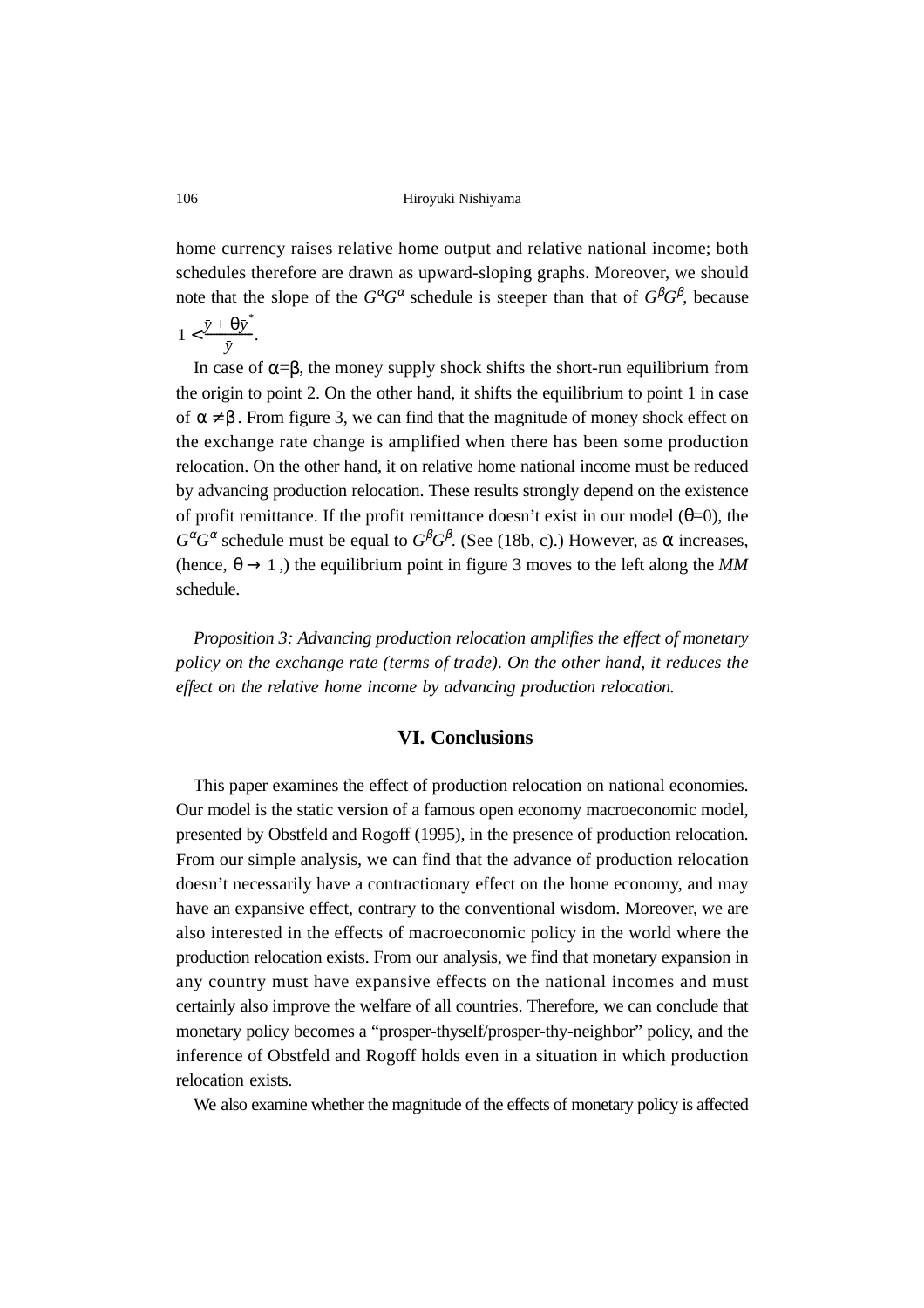by advancing of production relocation. Analysis using the linearized version of our model produces the clear result that the existence of profit remittance, which is accompanied by production relocation, amplifies the effects of monetary expansion on the exchange rate but reduces the policy's effect on the relative home national income. Moreover, advancing production relocation makes this tendency stronger.

#### **Appendix: Robustness of the results**

We have shown in section 3 that the production relocation might not necessarily be contractionary and may even be expansionary to the home (source) country. However, one might guess that this result may critically hinge on the assumption of the predetermined nominal wage. For instance, "is the result of proposition 1 can still hold without the nominal wage rigidity?" To clear the apprehension, we will briefly refer to an extension of the previous analysis and the major revision that follow.

We now introduce the wage determination mechanism of Fender-Yip (1994) into our model. The nominal wage rate, which is taken as a given by the firm, is determined by a union. Each union determines  $w_i$  to maximize its surplus  $v_i$ . The "surplus" means the difference between what its members get when employed and unemployed.

$$
v_i = (w_i - \overline{w}) l_i.
$$

where  $\bar{w}$  is the nominal unemployed benefit in country H. We assume that all unions in both countries solve the same maximization. Considering  $l_i = c_i + c_i^*$ , (3c) and its foreign counterpart, we have the optimal wage level from these maximizations:

$$
w_i = \frac{\overline{w}}{\rho} (i \in [\alpha, 1]), \ w_i^* = \frac{\overline{w}}{\rho} (i \in [0, \alpha]).
$$

Nominal wages are a constant mark-up on unemployment benefits. Therefore, we can find the robustness of our analysis, in spite of an introduction of the wage determination mechanism into our model.

### **Acknowledgements**

The author is very grateful to Professor Yoshiharu Kikumoto of the University